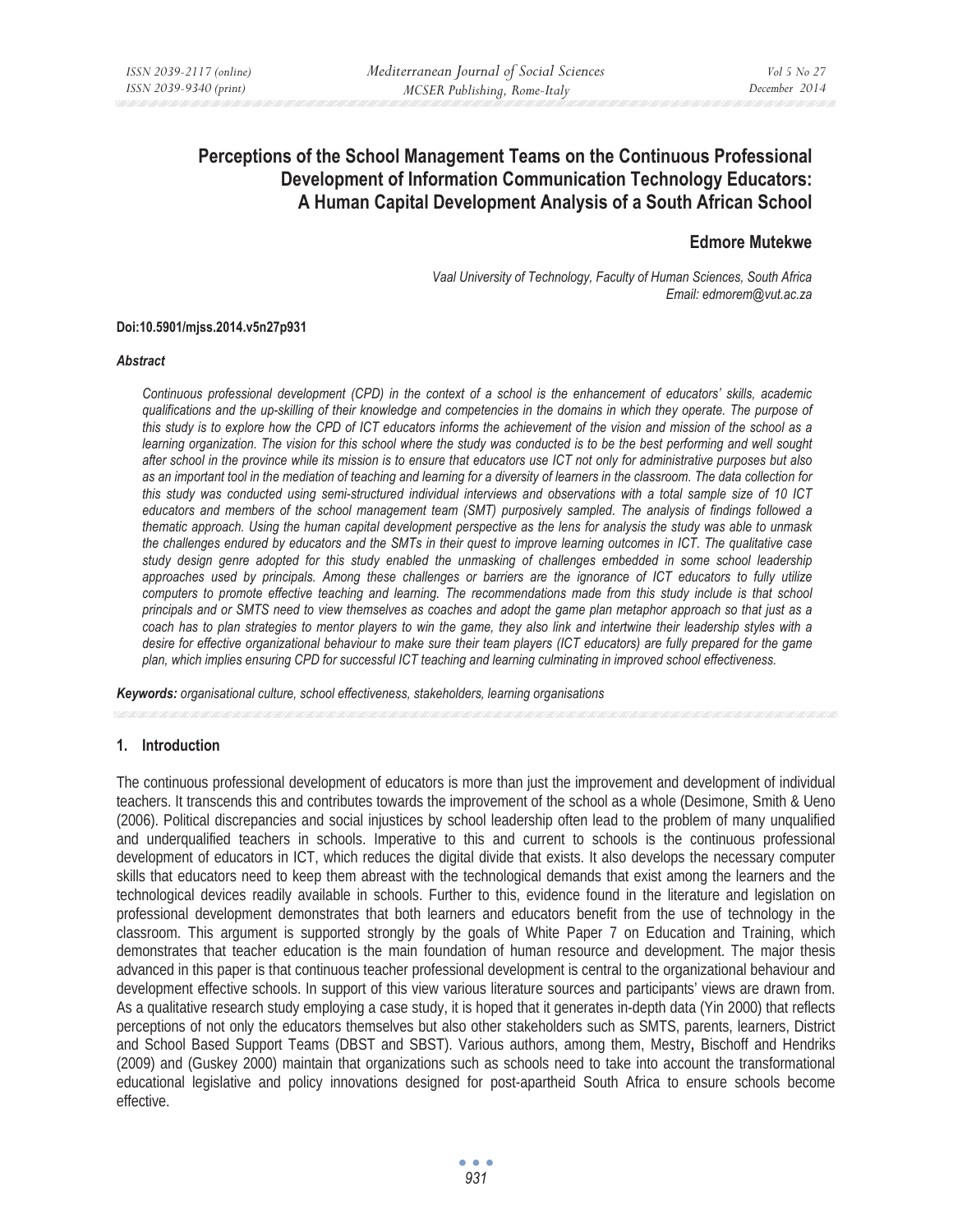| ISSN 2039-2117 (online) | Mediterranean Journal of Social Sciences | Vol 5 No 27   |
|-------------------------|------------------------------------------|---------------|
| ISSN 2039-9340 (print)  | MCSER Publishing, Rome-Italy             | December 2014 |

According to the above mentioned authors, the agenda for education, namely to address the vision of the National Department of Education, which seeks to improve the culture of teaching and learning in schools cannot be realised unless and until the continuous professional development of educators is given top priority. For them, this human capital development perspective needs to be taken seriously if the organizational behaviour of educators is to promote school effectiveness. This human dimension of organizations (0wens, 2005) assumes that the continuous professional development of educators can be used as a mechanism to enhance and develop learners' knowledge and experiences in schools. The authors further maintain that the various school's stakeholders, Department of Education, Districts and School Based Support Teams, SMTs, parents, educators and the learners themselves need to understand that only if educators are professionally developed can school effectiveness become a reality as this will enable them meet their core business, to enhance the development of learner skills and abilities. Drawing their argument from the Integrated Quality Management Systems (IQMS) and how it can be used as a tool to measure the individual teacher development needs in public schools, Mestry, Harris & Bischoff (2009) examine the policy, the Integrated Quality Management Systems IQMS, which is used as a programme for professional development of teachers in public schools and question the validity and reliability or effectiveness of the IQMS system by not foregrounding the importance of continuous educator professional development in improving school effectiveness. Among the key aspects of the professional development of educators advanced by the aforementioned authors is the view that for a school system to be effective, stakeholders that include SMTs have a shared responsibility to improve student learning outcomes. They also have a reciprocal responsibility to provide teachers with extended opportunities to build on what they already know (human capital) about effective learning and teaching (Mestry et al., 2009).

### **2. Problem Statement**

In response to the revolutionary technological inventions and developments in educational institutions currently sweeping across the globe (Stein, Shepard & Harris (2011) schools have to adopt cutting edge technology in their classrooms. Educators and school staff need to be empowered with skills, knowledge and competencies through CPD particularly in the use of ICT in the classroom. A large majority of educators in the educational institutions are products of colleges that did not integrate ICT in the curriculum of teacher training courses. Hence most educators lack the skills with some leaders being adamant to integrate ICT in their teaching and learning systems (Stein, et al., 2011). The knowledge and skills on the use of ICT in the classroom is of great importance for educators for them to effectively function within the continuous changing trends in education. While it is indisputable that ICT has brought new possibilities into the education sector, it is also correct to argue that not all educators in schools know what to do with the computers that some concerned organizations donate to them (National Department of Education, 2007). It is in this view that this paper argues for CPD programmes as a condition necessary and sufficient for effective schools of the 21<sup>st</sup> century. The study sought answers to the following research questions.

### **3. Research Questions**

**Main research question: w**hat perceptions do the SMTs hold regarding the continuous professional development of educators in ICT use in the classroom?

**Sub-questions:** what roles do SMTs play in the professional development of educators in ICT?; how does the SMT view the link between continuous professional development of educators and school effectiveness?

### **4. Aim and Objectives of the Study**

The purpose of this study was to explore and unmask the views of educators and SMTs on the importance of CPD of ICT educators in the schools. In pursuit of this aims, the following objectives were formulated:

- To examine the SMTs' conceptions of continuous teacher professional Development in schools.
- To establish the role of SMTs in the continuous professional development of educators in schools.
- To identify the link that exists in CPD, organizational behaviour and school effectiveness.
- To identify conditions necessary for improved CPD of educators and school effectiveness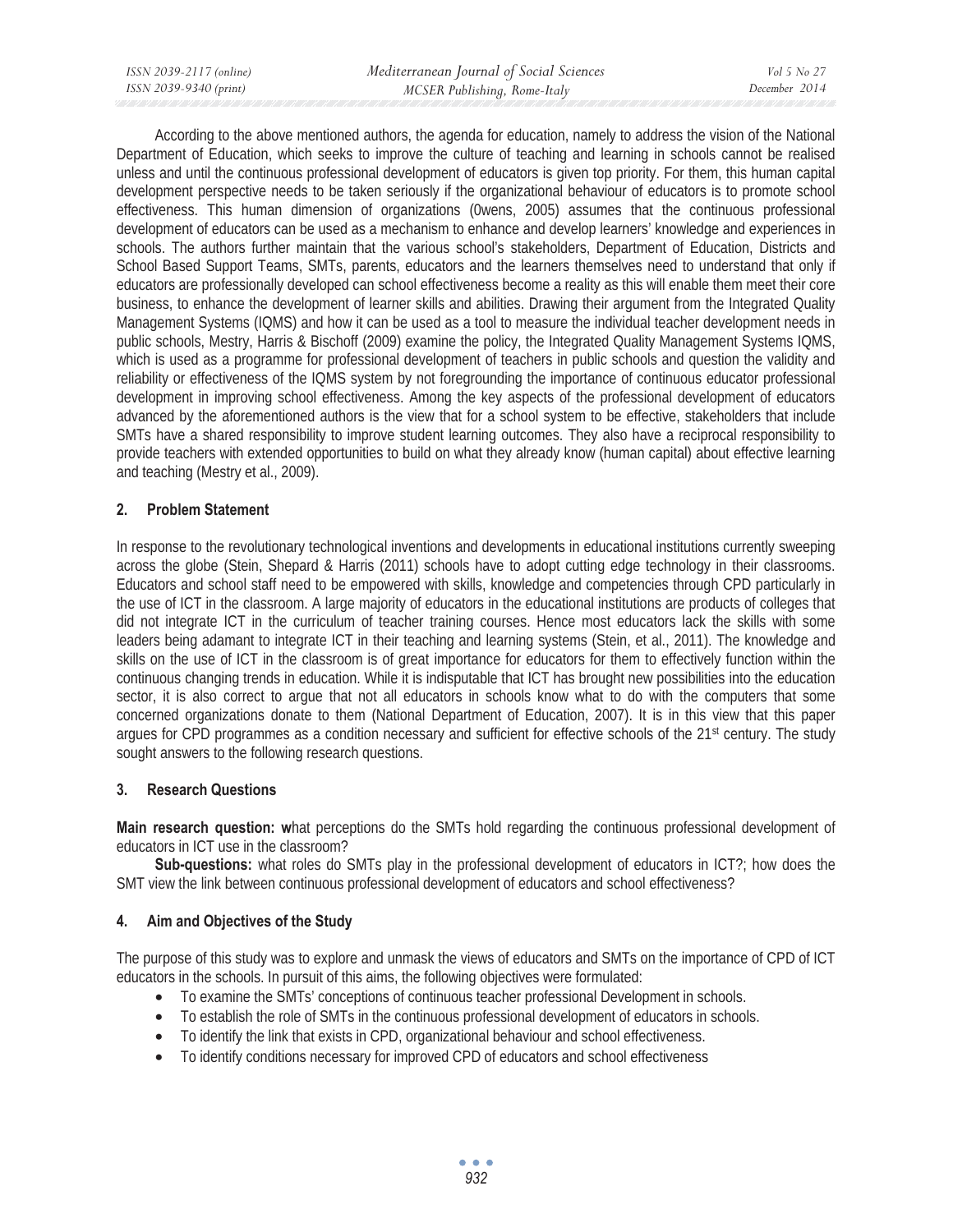### **5. Literature Review**

The literature review for this study is conducted in line with the philosophy that the more one understands trends in the area not necessarily similar but related to her study, the more she is able to approach her study from an informed position (Nieuwenhuis, 2012). The theoretical framework guiding the study is the human dimension of schools as learning organizations as propounded by Owens (2005) and developed by others such as Desimone, Smith and Ueno (2006), Oscar, Mink and Owens (2000), Stein, Shepard and Harris (2011). The literature review for the study is thus guided by the following subheadings: theoretical framework for viewing the continuous professional development of educators, conceptualisations of continuous professional development of educators, and the role of leadership in the professional development of educators; the role of CPD on organizational behaviour and strategies for improving school effectiveness.

#### *5.1 Theoretical framework*

In discussing the theoretical framework adopted for this study, it is important to note that after 1975, organizational thought took a major turn away from such formal theorising, which emphasised the machinelike characteristics that many scholars believed underlay the ways in which organizations worked (Owens, 2005). This paradigm shift gravitated towards a markedly increased focus on the human dimensions of organizations. The shift was precipitated by forces such as the intellectual movement, which brought to the fore a new analysis of the fundamental concept of what an organization such as a school actually is. It is in this sense that the study adopted the human dimensions approach to organizational behaviour as propounded by Owens (2005). The perspective relates to the need for organizations to seek the development of its workforce by enabling them to not only accumulate knowledge, skills and attitudes but to use such attributes to develop their organizations towards the fulfilment of the organizational goals, missions and visions (Oscar, Mink & Owens, 2000). The approach thus emphasises the development of what has come to be realised as 'the stock of knowledge the employees have' so that they are motivated to improve their levels of organizational effectiveness (Oscar et al. 2000). The study thus employs this human capital development theory as the lens for viewing the perceptions of SMTs on the continuous professional development of educators in ICT, with a special focus on improving school effectiveness as an aspect of organizational behaviour (Mullins, 2008). It is also in this light that the continuous professional development of educators in ICT in schools is viewed as a coaching practice meant to be on-going in order to improve the realisation of the school's mission and vision. The human capital development theory adopted for this study thus relates to the accumulation of knowledge, skills and attitudes developed by educators in the school as a learning organization (Oscar et al., 2000). Mestry, Harris and Bischoff (2009) also describes CPD as referring to on-going programmes aimed at improving the stock of knowledge employees possess at the time of their recruitment.

The Departments of Education in South Africa's nine provinces has initiated programmes to help and support educators on the acquisition of ICT knowledge and skills. The Guidelines for Teacher Training and Professional Development in ICT are a step towards guiding the development of ICT knowledge and skills for teachers to enhance the educational experiences of learners in the implementation of the National Curriculum Statement and Curriculum and Assessment Policy Statement (Department of Education, 2001). Given the aforementioned initiatives coupled with the demands e-learning, ICT educators in both private and public schools need to consistently upgrade their ICT content knowledge, skills and competencies if they are to adequately promote e-education and it into their teaching and learning.

Drawing from the human capital development model, it is important to note that oganizational leaders such as school principals, members of the SBST, SMTs, heads of departments and senior educators should thus be viewed as coaches who mentor their junior or subordinate staff as part of their strategies for improving school effectiveness just as a coach does in his or her quest to win in a game. Proponents of the human dimensions of organizations (e.g. Meyer & Marshal 1998; Mintzberg 2002; Oscar et al 2000) concur that developing the human capital through on-going processes of skills development is one of the many strategies available to mentor organizational members towards improved organizational behaviour if the organizational goals are to be optimally achieved. Using the coaching and game metaphor mentioned earlier on, this process is akin to a game plan whereby a coach who desires to win every game would ensure that his or her players are continuously trained, ever-ready and motivated to give their best. In organizations such as schools, this requires team players, educators and members of the SBST, SMTs and administrators to intertwine their organizational behaviour with strategies of team building to ensure each team player is committed to the game plan, which implies improving learner performance through thoroughly preparing educators to effectively tackle their professional roles within the schools they operate. Such programmes constitute the effective professional development of educators (Owens, 2005; Oscar et al 2000).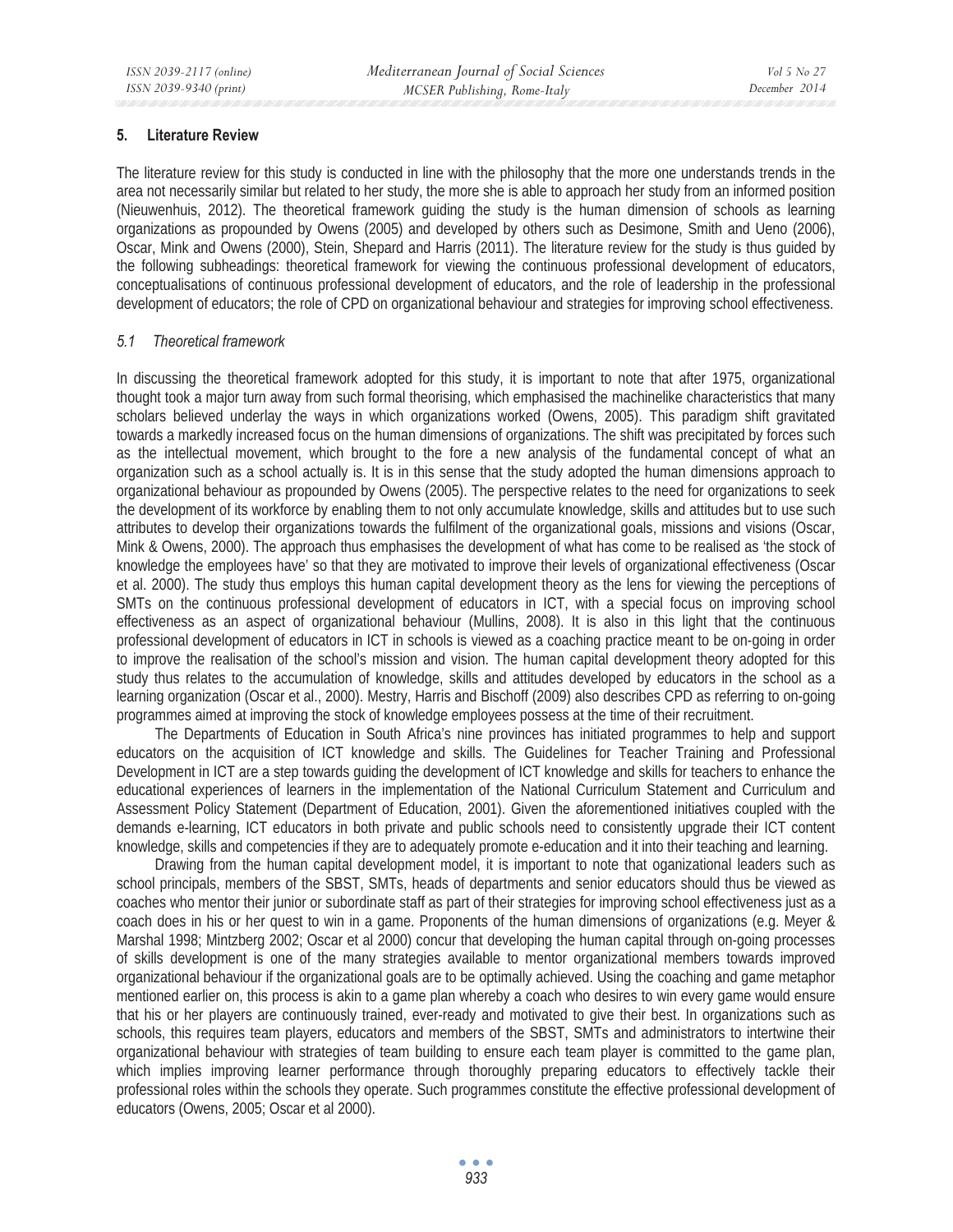#### *5.2 Conceptualizations of CPD for educators*

In many countries, the role and functioning of schools are changing and so is what is expected of teachers (Desimone et al 2006). Teachers are having to teach in increasingly multicultural classrooms; to place greater emphasis on integrating students with special learning needs in their classrooms; to make more effective use of information and communication technologies (ICT) for teaching; to engage more in planning within evaluative and accountability frameworks; and to do more to involve parents in schools (SMTs). No matter how good pre-service training for teachers is, it cannot be expected to prepare teachers for all the challenges they will face throughout their careers (Oscar et al. 2000). Education systems therefore seek to provide teachers with opportunities for in-service professional development in order to maintain a high standard of teaching and to retain a high-quality teacher workforce (Peters & Waterman, 2008). As Mestry et al (2009) noted effective professional development should be on-going, include training, practice and feedback and provides adequate time and follow-up support. Successful programmes should involve teachers in learning activities that are similar to the ones they will use with their learners and encourage the development of teachers' learning communities. There is growing interest in developing schools as learning organisations and in ways for teachers to share their expertise and experience more systematically. According to Fullan (2001) the development of teachers beyond their initial training can serve a number of objectives such as to update individuals' knowledge of a subject in light of recent advances in the area; to update individuals' skills, attitudes and approaches in light of the development of new teaching techniques and objectives, new circumstances and new educational research; to enable individuals to apply changes made to curricula or other aspects of teaching practice; to enable schools to develop and apply new strategies concerning the curriculum and other aspects of teaching practice; to exchange information and expertise among teachers and others, e.g. academics, industrialists; and to help weaker teachers become more effective. To examine these issues, Fullan adopts a broad definition of professional development among teachers. He argues that professional development implies activities that develop an individual's skills, knowledge, expertise and other characteristics as a teacher. The definition recognises that development can be provided in many ways, ranging from the formal to the informal. It can be made available through external expertise in the form of courses, workshops or formal qualification programmes, through collaboration between schools or teachers across schools (e.g. observational visits to other schools or teacher networks) or within the schools in which teachers work. In this last case, development can be provided through coaching/mentoring, collaborative planning and teaching, and the sharing of good practices.

Fullan (2001) expands the definition to include the sum total of formal and informal learning experiences throughout one's career from pre-service teacher education to retirement. This study considers the meaning of professional development in the technological age, in the context of ICT use in the classroom. It argues suggests a broader definition of professional development that includes the use of technology to foster teacher growth in their schools as learning organizations. In this sense the teacher professional development programmes go beyond mere training with its implications of learning skills and encompasses a definition that includes formal and informal means of helping teachers not only learn new skills but also develop new insights into pedagogy and their own practice and explore new or advanced understandings of content and resources (Fullan, 2001). This definition of professional development includes support for teachers as they encounter the challenges that come with putting into practice their evolving understandings about the use of technology to support inquiry-based learning (Oscar et al. 2000). Current technologies offer resources to meet these challenges and provide teachers with a cluster of the support that helps them continue to grow in their professional skills, understandings and interests.

In a study to examine whether mathematics teachers in need of continuous content based professional development were receiving it through the continuous professional development programmes initiated in their country, researchers, Desimone, Smith and Ueno (2006) came to the inference that although administrators and policy makers have focussed their energies on the concept of teacher professional development as a quality enhancement strategy, they wondered why professional development in mathematics was not fulfilling its educational role of helping needy teachers. The study by Desimone et al (2006) reviewed the teachers' levels of preparedness to effectively deal with the challenges that needed attention in schools. Their contention was that such teacher professional development tended to serve the needs of teachers who were already in possession of a strong pedagogical content knowledge in mathematics as opposed to novice educators, who needed to be professionally developed. In their views, the continuous teacher development programmes tended to make sweeping assumptions that side-lined the real would-be beneficiaries of the programmes (Desimone et al. 2006). The above implied that the designers of the continuous teacher professional development were not analysing the organizational behaviour and needs of schools objectively enough to cater for the needs of all educators in schools (Oscar et al. 2000).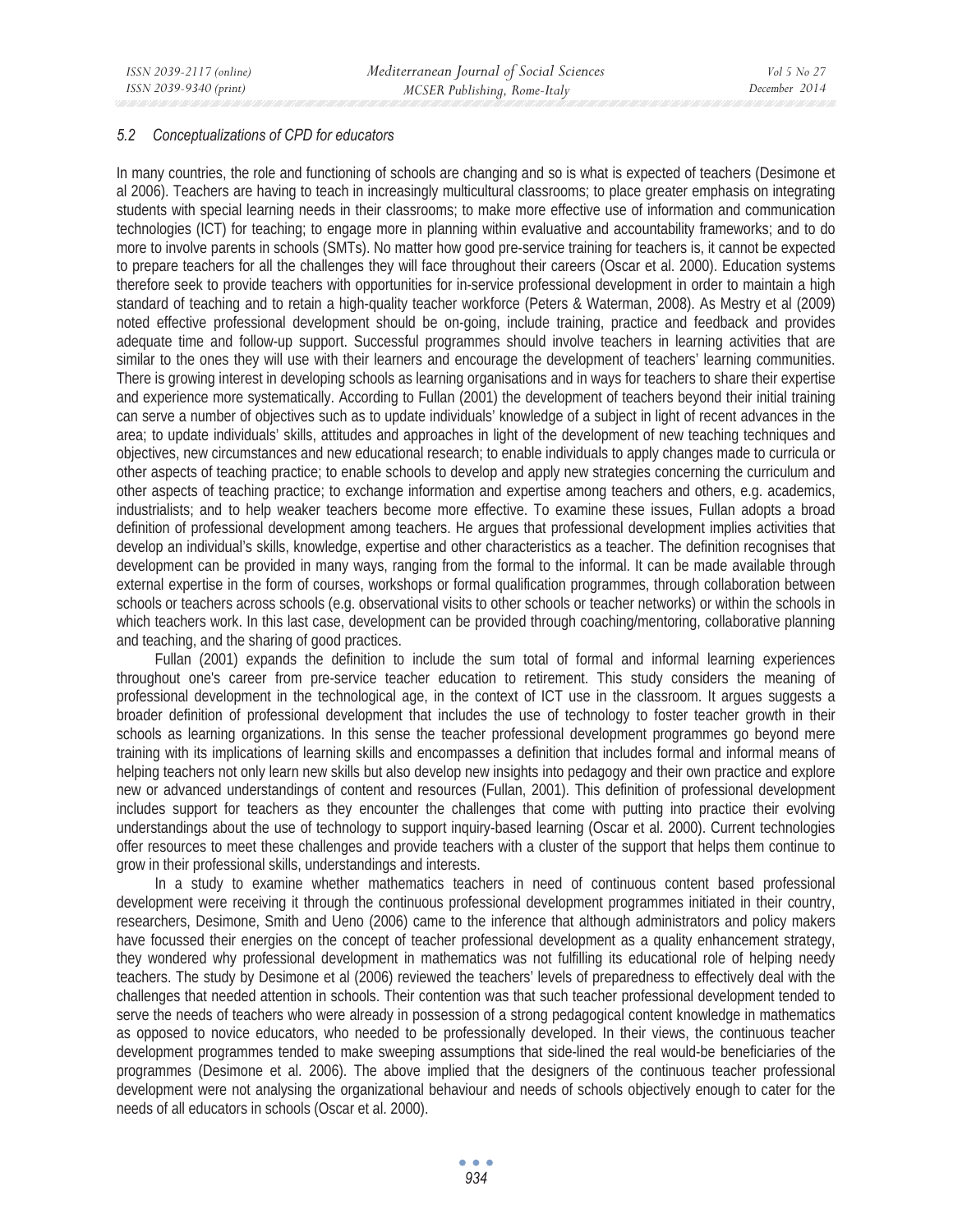### *5.3 The role of leadership in the CPD of educators*

Available literature (e.g. Desimone et al. 2006; Mestry et al. 2009; Owens 2005; Stein, Shepard & Harris 2011) shows that the perspectives organisational members hold about a given phenomenon influence their levels of organisational commitment and role consciousness. This idea is reflected in views expressed by Mestry et al (2009) and Stein et al (2011) in researchers where they found that how a phenomenon is perceived by leaders or the responsible authorities will always have an enormous impact on its value in society. From these views one understands that the organisational behaviour of members is to a greater extent influenced by the views of those responsible for the planning and auctioning the professional development programmes in institutions of learning. The aforementioned study revealed basically five perceptions held by tertiary level ICT educators: e-learning as a tool and equipment, as a facilitator of interaction, as learning, as a reduction in distance and as a collaborate enterprise; determine the course of action followed by these educators (Stein et al, 2011). From the insights in this research it follows that if educators are to realise importance of continuous professional development or improvement in the quality of their teaching and learning in their classrooms and the school system, stakeholders such as the Department of Education, SMTs, SBSTs, educators and policy makers need to build the capacity of the educators to meet these expectations. According to Oscar et al (2000), this will require more than simply allocating additional resources for professional development programmes. It will require an understanding of what teachers must know and do to improve student learning. Most importantly, the process will need a model of teaching and learning that informs all the opportunities provided for teachers to engage in the improvement of their practice over time (Owens, 2005). The above views also generate valuable insights in that the professional learning process for effective schools should have a clear outline of the school's vision for professional learning. It unpacks some of the principles of highly effective professional teaching and learning, which are crucial for effective schools (Desimone et al. 2006). The authors describe the conditions that support the implementation of effective professional development and it is in this sense that the paper can be said to inform the design of teacher learning initiatives at all levels of the system. It reminds us that as educators in a school system, we have a shared responsibility to improve student learning outcomes Department of Education, 2001).

The literature on continuous professional of educators (Desimone et al. 2006; Owens 2005) also shows that the leadership role in an organization is an integral part of all organisational behaviour and development. Leaders at schools, have to provide the necessary action plans to activate professional development programmes, in order to inculcate a culture of effective teaching and learning. It is the leaders, who through the implementation of professional development programmes can achieve the aims and objectives of their schools. Such literature can be viewed as a wakeup call to leaders in educational institutions to ensure that the central part of the practice of improving school effectiveness by making the connection between continuous teacher professional development addresses the key teaching practice demands so that the present generation of students receive the best in their learning and that their learning is not mortgaged against the probability that something good will happen for future generations (Oscar et al. 2000). Improvement should be focused directly on the classroom experience of today's students. This implies bridging the gap between standards and achievement, which can be viewed as the imperative for continuous professional development in education.

### *5.4 The impact of CPD on organizational behaviour*

On the question of the influence of teacher CPD on school effectiveness, several scholars (e.g. Peters & Waterman 2002; Glenn, 2008; Oscar et al. 2000) maintain that there is a positive correlation between these two aspects in that one fosters the other. They are thus mutually constitutive. The educators' competence levels are improved while their level of commitment to the realisation of their organisation's goals is also buttressed (Oscar et al. 2000). From the literature examined in this section, it follows that it is imperative in this 21<sup>st</sup> century for stakeholders in schools to ensure that educator professional development is taken seriously. This is so because learning and teaching trends are currently undergoing transformations (Desimone et al. 2006). Educators thus need a high level of preparedness to deal with elearning and related aspects if they are to remain relevant to modern day teaching and learning systems (Desimone et al. 2006). Professional development programmes should thus focus on a wider spectrum instead of on just pedagogical or content- based approaches (Mestry et al. 2009).

Several authors (e.g. Desimone et al. 2006; Mestry et al. 2009) maintain that only if educators are professionally developed can schools then become effective in meeting their core business, which is to enhance the development of learner skills and abilities. The major focus of these authors' views is on the value of teacher professional development programmes as a way of enhancing school effectiveness. Mestry et al (2009) for example, draw their argument from the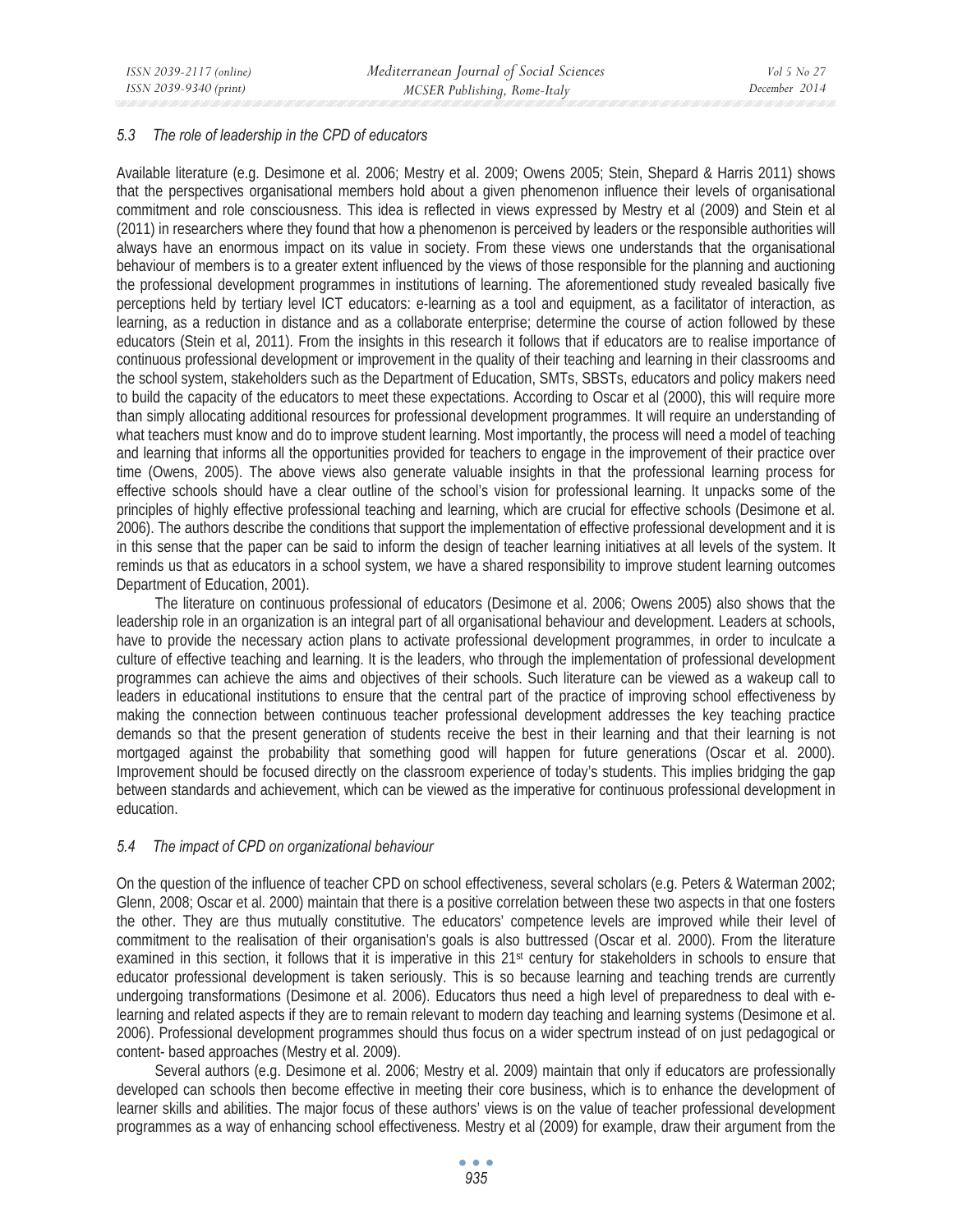Integrated Quality Management Systems (IQMS) and how it can be used as a tool to measure the, individual teacher development needs, in public schools. They examine the policy, the Integrated Quality Management Systems IQMS, which is used as a programme for professional development of teachers in public schools. They question the validity and reliability or effectiveness of the IQMS system by using quantitative research and a sample of five hundred questionnaires to argue over what they view as straight forward situation needing immediate serious attention. Among the key aspects of the professional development of teachers advanced by the aforementioned authors is the view that for a school system to be effective, stakeholders have a shared responsibility to improve student learning outcomes, which is essentially an important product of the CPD of educators in a school (Oscar et al. 2000). For them, the school's stakeholders also have a reciprocal responsibility to provide teachers with extended opportunities to build on what they already know about effective learning and teaching. The process entails creating a positive organizational culture (Mullins, 2008) of teaching and learning; developing teacher morale and improving the role of leadership within the school as a learning organization. It is only when educators develop a sound commitment to their organisational culture that their behaviour and developmental goals can become an important motivator in their course of duty. This view is consistent with that of Guskey (2000), who notes that professionally developed teachers become more effective and efficient in their organizational behaviour. It is in this sense that the continuous professional development of educators is viewed as more than the mere improvement and development of individual teachers. It seeks to improve the performance of the school as a whole (Desimone et al. 2006).

The implications of the literature reviewed in this section for classroom practice are enormous. For example, gets insights on how his or her actions, beliefs, thinking and performance as an educator, contribute to the success or failure of that organisation. One's depth in pedagogical content knowledge, classroom management skills, attitude towards teaching and learning are thus greatly impacted by the organisational culture fostered by the organization's attitude towards CPD (Mullins, 2008). In terms of school effectiveness, one also realises that the effective organisational behaviour of educators in a school can be greatly improved if the school's stakeholders develop positive attitudes towards the CPD of educators.

# *5.5 Strategies for improving school effectiveness*

The views expressed in the literature review of this study indicate that new inventions in the teaching and learning environment need to be taken seriously as one of the 21st century imperatives for CPD (Desimone, et al. 2006). To improve school effectiveness for the 21st century, educational stakeholders need to realise the importance of e-learning as a tool for overcoming such learning barriers as reduction in distance between or among learners given the benefits of the World Wide Web or internet (Desimone et al. 2006). Meeting the goals, mission and visions of schools as learning organizations thus requires far more than simply allocating resources such as computers for learners and their educators but also an awareness of the need for capacity building for these educators.

# **6. Research Design and Methodology**

A qualitative research design utilising an exploratory case study as the design genre was considered ideal for this research because it allowed the researcher an opportunity to generate in-depth data through probing the participants' lived experiences in the school as a learning organization (Nieuwenhuis, 2012). Cohen, Manion and Morrison (2007) view a case study as an exploration of a specific event or situation in its natural habitat for purposes of capturing the complexity and situational behaviours of the participants. It was in this light that as a researcher, I undertook to investigate the social reality of SMTs on their perceptions of CPD for ICT educators.

# **7. Data Collection**

According to Cohen, Manion and Morrison (2002: 44) data collection methods describe the overall techniques and procedures used in the gathering of data. Consistent with the demands of qualitative research, semi-structured individual interviews and observations were used as the instruments for data collection.

### *7.1 Semi- Structured individual interviews*

In a research context, an interview method describes a question and answer session between the researcher and the researched (Nieuwenhuis, 2012). For this enabled me to elicit the data on the perceptions of SMTs on the CPD of ICT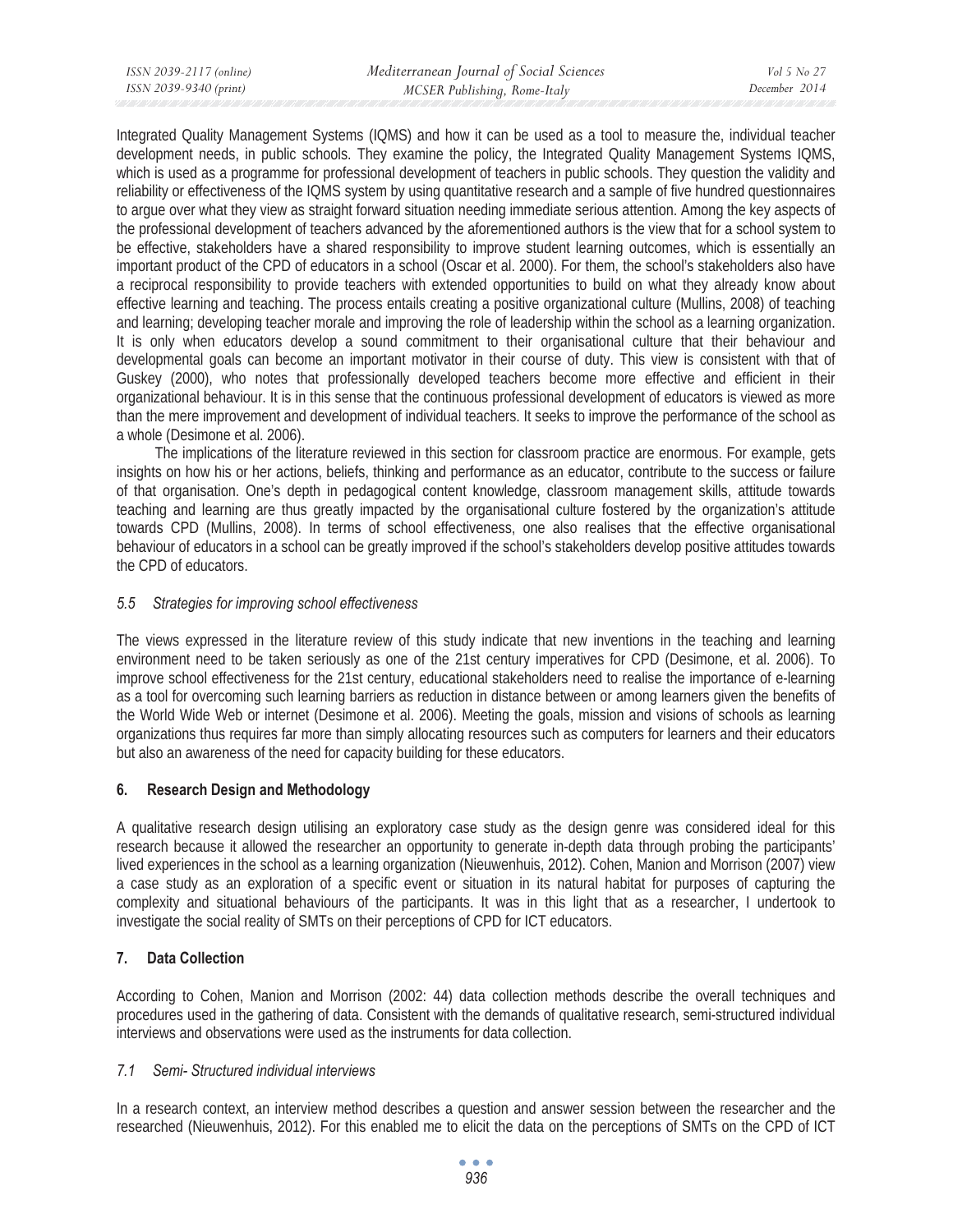educators in schools. The interviews were held with ICT educators and members of the SMTs and these were audio recorded. Ten participants were interviewed and these comprised 6 ICT educators and 4 members of the SMTS. The latter included the school principal, deputy principal, head of department and a senior educator. Thirteen questions were asked to each interviewee through the use of interview schedule and each interview session was for a duration of thirty minutes in the school's staff room. Drawing on Babbie's (2008:13) contention that in-depth qualitative interviewing relies exclusively on structured and open-ended questions, the interviews followed this technique so as to elicit relevant and indepth data pertaining to the perceptions of SMT on the CPD of the ICT educators.

### *7.2 Observations*

Nieuwenhuis (2012) views observation as a tool for looking, seeing, feeling and hearing the participants' views on a particular subject. For this study**,** an overt observation strategy was adopted. To do this, the researcher sought the participants' informed consent as part of the ethical considerations for the study. He thus explained to them the purpose of the study and the modus operandi it was to adopt. In using overt observation along with individual interviews, the researcher wished to triangulate the data responses to enhance trustworthiness in the study (Hesse-Biber, 2012). The use of running records to capture the observations proved worthwhile in that they helped capture the salient aspects of the data collection process. The recorded data were treated as part of the field-notes constituting some of the units of analysis (Creswell, 2012: 216). The observation made it easier for the researcher to gain insight into the interviewees' views and to develop an amicable rapport with them (Henning, van Rensburg & Smit, 2004).

### *7.3 Population and Sampling*

The site chosen for this study was a public primary school in Johannesburg south, pseudonymously called Glenanda. The school has a population of five hundred and forty five people made up of five hundred pupils and a staff complement of forty five educators. The ages of the latter range from thirty to fifty years. Both educators and learners come from diverse socio-cultural backgrounds. A large majority of learners in this school come from middle to high income families. The school is well resourced with such educational gadgets as computers, data projectors and smart-boards. From the researcher's interaction with the ICT educators, it was apparent that the latter were hesitant to use the computers as teaching and learning tools in the presence of the former because their learners appeared more comfortable with the computers than them. In terms of sampling, a purposive sampling technique was adopted. The sample size came from Glenanda Primary School (pseudonym). The sample size was 10 participants purposively selected on account of either being ICT educators or SMTS in possession of power and authority in the leadership and management matrix of the school administration.

# **8. Ethical Considerations**

For the purpose of this study, the following ethical principles were adhered to: informed consent, beneficence, privacy, confidentiality, anonymity, and protection from harm (non-maleficence and voluntary participation (Babbie, 2010: 66). Participants were also briefed on the focus of the study and the objectives. Informed consent was also sought from each of the participants before interviewing and audio recording them. Consent to participate in the study was also obtained through consent letters distributed to the prospective participants as part of the advance protocol. Participants were also sensitised to their rights to privacy, anonymity, confidentiality and trust as well as protection from harm (Henning, van Rensburg & Smit, 2004:73).

# **9. Data Analysis**

The analysis proceeded on a case-by-case basis as described by Nieuwenhuis (2012). For example, every interview transcript was read several times to develop general understanding then more closely to separate each text into meaning units or themes. For each unit, a descriptive theme summarising the experiences the participants recounted was captured. This was followed by interpretative coding to identify salient themes before moving on to the next case. The emerging themes were then clustered into superordinate themes that formed the basis of the thematic analysis, interpretation and discussion of the findings.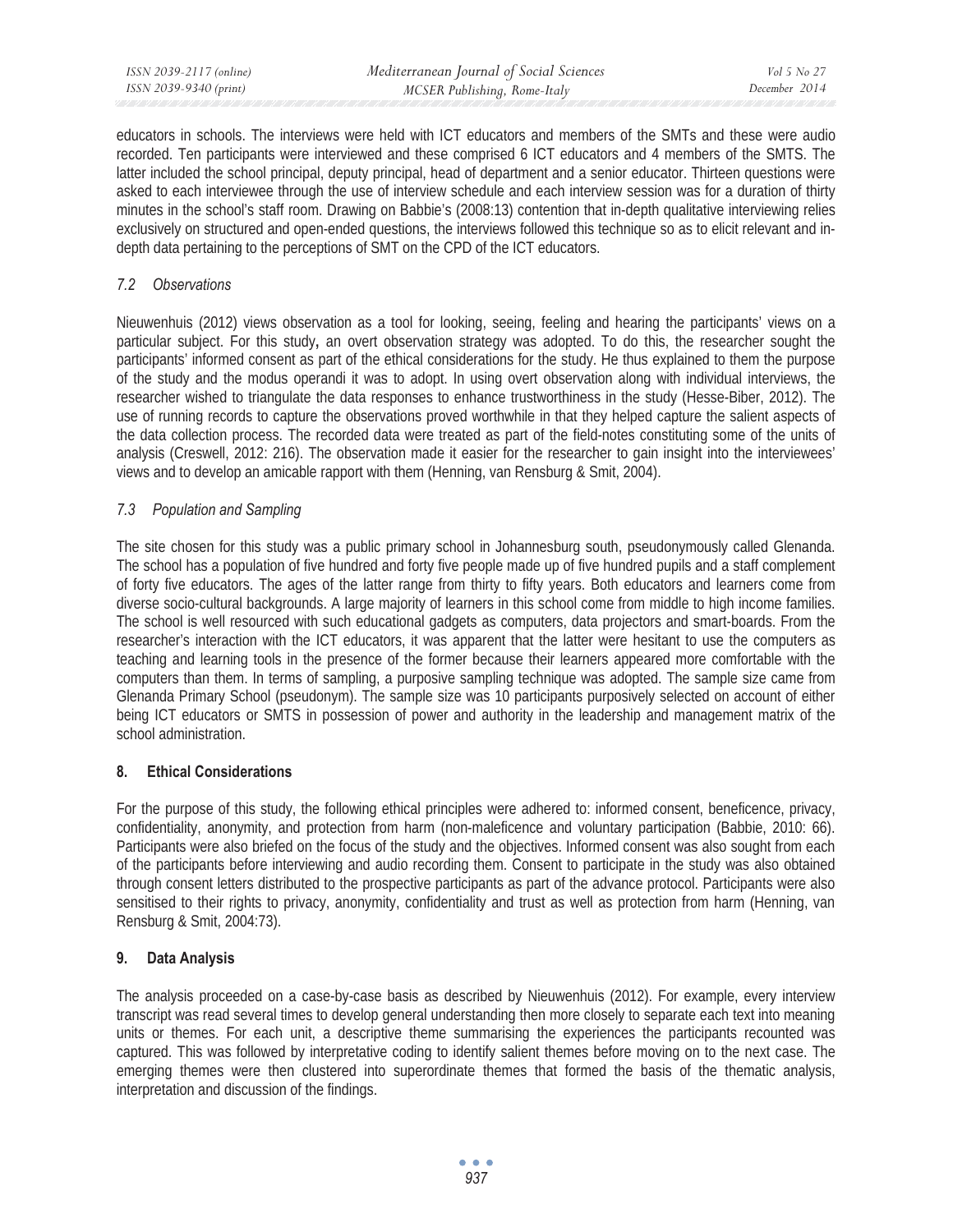### **10. Findings**

The following themes formed the basis of the discussion of findings: The importance of continuous professional development; perceptions of SMTs on the continuous professional development of educators in ICT; the role SMTs play in the professional development of educators in ICT; how SMTs view the link between continuous professional development of educators and school effectiveness and strategies for improving school effectiveness.

### *10.1 The importance of continuous professional development*

The findings of this study highlighted the importance of continuous teacher professional development as an element of organizational motivation. It emerged from the interview proceedings that the accumulation of skills and knowledge by teachers is viewed by members of the SMTs as the accumulation of sufficient knowledge for their work as assets of the school. The responses given by SMTs reflect the imperative nature of the continuous professional development of ICT educators given the impetus ICT has brought into the field of education. This view is evident in the excerpt below.

*Mr Makhubele: A teacher who is computer illiterate in this 211st century needs to catch up if he is to function fruitfully in his classroom practice. Nowadays, no teacher can function effectively without knowledge of ICT therefore those who were born and trained before technology (BBT) need to go for in-service training in computer assisted teaching and learning if they are to cope with current trends in teaching and learning.* 

The data also revealed that school leadership is an integral part of continuous teacher professional and organisational behaviour and development. Participants pointed out that ineffective school leaders and SMTs are sometimes detrimental to the continuous professional development of educators in that they thwart the programmes meant to benefit ICT educators in their quest to continuously develop themselves. Instead of providing the necessary action plans to activate professional development programmes in their schools they tend to jealously guard against the resources meant for the continuous professional development of educators in order to be seen as economical in terms of the management of resources. The above findings were a wakeup call to conservative SMTs in educational institutions for them to give the professional development of educators the attention it deserves if they are to help improve school effectiveness. The findings also confirmed that changing the teaching and learning culture in schools as learning organizations should be treated as part of both the human and institutional existence especially in light of ICT inventions and what they can in education. Such findings confirm Blake's (2008:90) assertion that embracing current technological trends in ICT is important in every institution because it makes the organisational members stay abreast with the obtaining global trends in ICT education. The excerpts below captured from some of the participants evidence this.

*Participant 1: The first thing …… make sure they go somewhere Participant 2: My understanding is to get more skills and knowledge in order to improve the quality and teaching of learners is the way I understand it Participant 3: It can be done in many different ways…… they can do a lot of reading on their own and discussions can take place with their own colleagues at school.* 

### *10.2 Perceptions of SMTS on the CPD educators*

Despite the main findings showing that the professional development of educators is viewed by SMTS as important for organizational behaviour, the results of this study revealed a dire need for solutions to the professional development of educators especially problems associated with the implementation and planning of professional development programmes for educators. Among the challenges cited by participants (SMTS) were that the participants indicated that there is not enough time during the day to send educators for professional development workshops or INSET programmes. This is because the teachers have many extra- mural (sporting) activities and lots of administrative work to perform in the afternoons, especially in the foundation phase. Furthermore it was noticed that those educators who were professionally developed in terms of acquiring an extended qualification, placed their job requirements second and their studies first. Due to these problems, educators have lost the interest in wanting to be professionally developed. Educators were also reluctant to attend workshops held at the department due to the poor quality of the workshops, the poor facilitation skills and lack of content knowledge, of the facilitators. The excerpts below attest to the above views:

*Participant 1: They do a lot of extra mural activities so there is no time in the afternoons to develop themselves*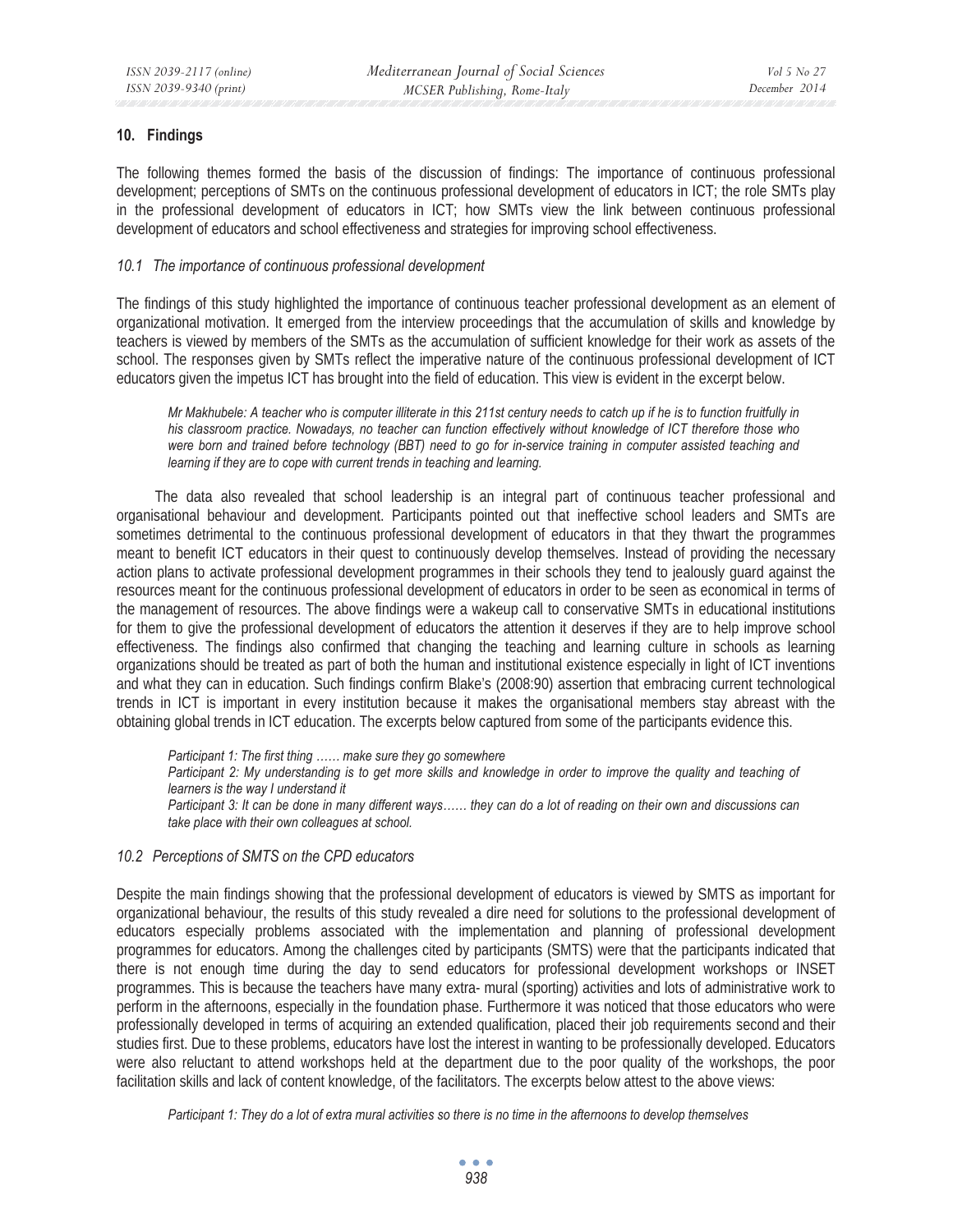*Participant 2: I do find that, that impacts quite heavily particularly extra- murally where teachers have got lectures to attend* 

*Participant 3: They are simply interested in bettering themselves at the expense of learners to whom they have to attend from 8am to 4pm.* 

Members of the SMT understand continuous professional development as vital to the development of any educator. They pointed out that they appreciate educators who seek to improve themselves through part-time studies as opposed to full time ones since the latter would require them to leave learners unattended. This view was evident in the following excerpts:

*Participant 4: I believe it is an important aspect of education…… enhances the learning experiences of the child. Participant 1: They don't think of themselves as being lifelong learners Participant 2: Not for them to develop, but if you think you have a bit more status but also for the children in the classroom to develop.* 

### *10.3 The role of SMT's in the CPD of ICT educators*

It emerged from the data gathered for this study that the role of the SMT is basically to identify educators according to their needs for development and send them for courses for which they are recommended. They ensure the up-skilling of teachers' knowledge takes place, by either sending the educators to workshops or having a mentorship system in place. The SMT works together with the school governing body in ensuring that the funds are provided for these educators to attend professional development workshops. It was for example established that within the foundation phase, a lot of collaboration among educators takes place. The evidence from the below excerpts reflects this view

*Participant 3: I think their role is to facilitate curriculum delivery. Participant 4:I think that the teachers who have good skills in ehm… a field or a learning area, even if they are still trying to better themselves …….. they've got good tips to impart to the younger members of staff to the inexperienced members of staff. Participant 2: Firstly you have to have a phenomenal mentoring system in place.* 

Responding to the question of how SMTs prepare for the professional development of educators, the participants claimed they address educators in a staff meeting or within their phases to discuss different ideas on how they can provide professional development opportunities for educators. They then use IQMS scores as a benchmark to identify areas that educators need to be developed in. Another way of planning opportunities for professional development programmes is to do class visits or lesson observations. The educator's strengths or weaknesses are identified and based on the outcome of the class visit, educators are will be sent for specific professional development programmes. The principal looks at senior teachers as mentors, to support the younger teachers. He also creates the opportunity for the development of qualifications. Members of the SMT also work with the SGB to secure a bursary scheme for learnerships. The current planned professional development is the development of ICT skills. These views are reflected in the excerpts below.

*Participant 1: The best idea is to is to promote it by a staff meeting", and Participant 2: We do class visits and that's where we see if they've learnt from going on a course Participant 3: And where the principal gets involved is to see that those teachers are equipped to deliver what they have to deliver in the classroom. If we identify some-one who is not equipped to do that…it's necessary for those teachers to attend little mini courses to upgrade their skills* 

### *10.4 How SMTS view the interplay of CPD and school effectiveness*

Given that the research questions for this study was on the school management team's perceptions of professional development of educators in the use of ICT in the classroom, the findings of this study revealed that where members of the SMTS value continuous professional development of educators, chances are that they will step up the initiatives to promote the continuous professional development of the educators in their school. On the contrary, where there is no synergy between educators and the SMTS, the educators' ICT skills needs are ignored under the pretext that the school has no funds for such projects. These views lent credence to amongst others, Blake's (2008) assertion that the school management teams have the potential to encourage or discourage the continuous professional development of educators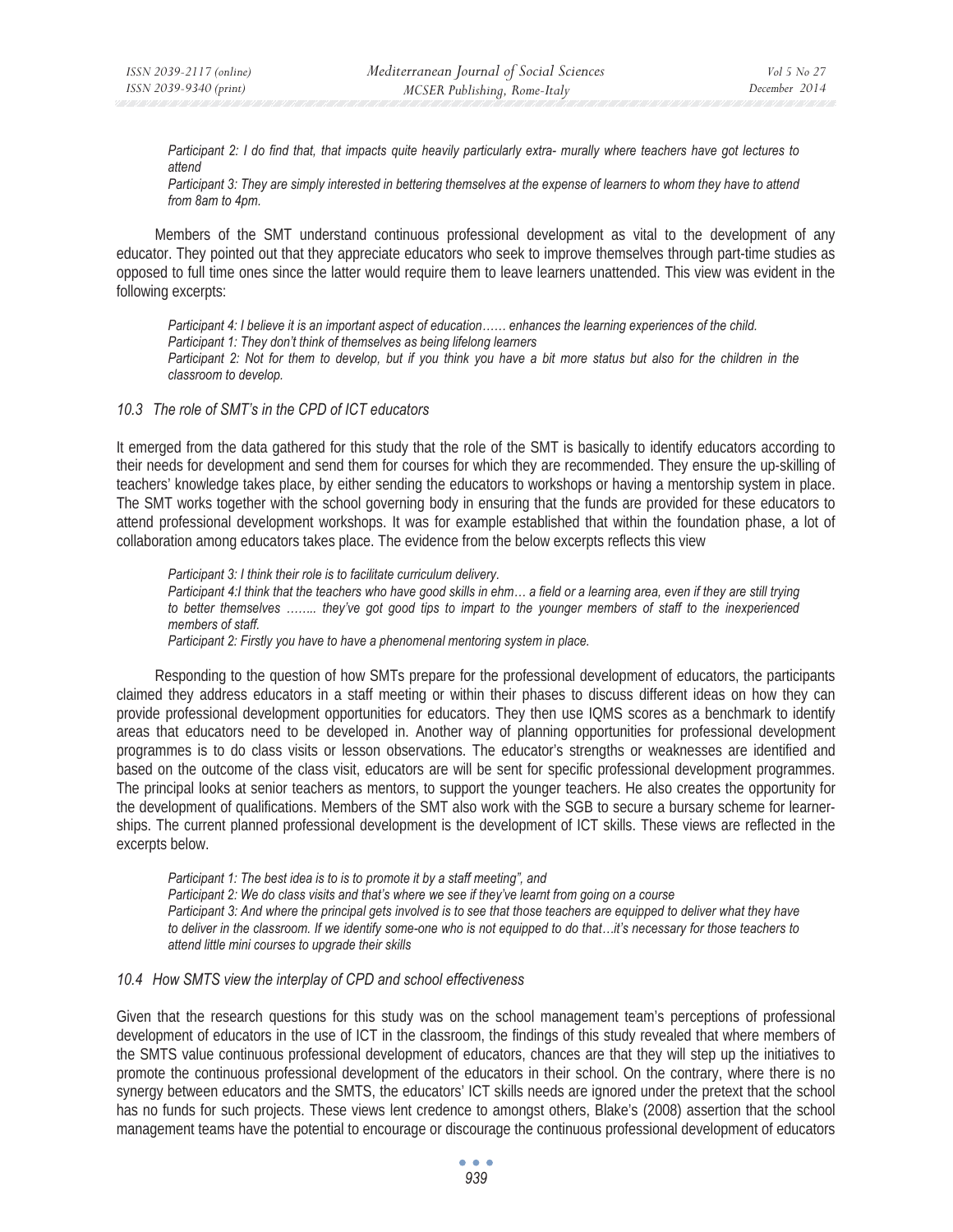if relations are not cordial within their schools.

The study revealed crucial insights on how ICT educators in particular and teachers in general need CPD as an inevitable aspect of professional practice. The participants pointed out that apart from their day to day school activities, they can also make use of extra time and weekends to focus on their professional development strategies. Although the majority of participants concurred that the professional workshops and training provided by the Department of Education (GDE) is of paramount importance, they recommended that such programmes be adequately resourced and be run by experts in the field. They lamented the attitude of SMT especially for not perceiving them as lifelong learners who should be kept abreast with modern trends in ICT education. This finding lends credence to Gray's (2005) assertion that educators should be encouraged to continually study and engage in a life-long career development programmes especially in this era of educational technology.

### *10.5 Improving school effectiveness through Teacher CPD*

Although the interviewees provided a very limited knowledge on the use of ICT in teaching and learning, they concurred that its use in the schools is imperative in teaching since it creates a new learning experience for both the educators and their learners. They cited the support given to ICT use in the White Paper 7 on e –Education (2004: 1) and the Guidelines to Teacher Training and Professional Development in ICT (2007:1) that recognise the importance and need for the education system, the teachers and learners to be involved in the digital age. One participant actually pointed out the following in support of his view:

Participant1: The National Department of Education (2007) agrees with this in that, the training of educators in ICT, will *enhance the educational experiences of learners and develop life-long learning for educators.* 

The above views underscore the various ways through which ICT use can be used as a platform for improving school effectiveness. Continuous teacher professional development initiatives such placing greater emphasis on integrating the use of information and communication technologies (ICT) for teaching, engaging more in planning within ICT evaluative and accountability frameworks and doing more to involve parents in schools (SGBs). Schools should thus seek to provide teachers with opportunities for in-service professional development in order to maintain a high standard of teaching and to retain a high-quality ICT teaching workforce. Effective continuous professional development should thus be on-going, include new trends in software, hardware and general practice and feedback in adequate time and follow-up support to improve school effectiveness. Worthwhile professional development initiatives should therefore involve ICT educators in learning activities that are similar to the ones they will use with their learners as this would encourage the development of teaching and learning communities (Lave & Wenge, 1998).

### **11. Conclusion and Recommendations**

From the findings reported in this research paper, the following conclusions are made: if the organizational behaviour of members of staff in a school is to improve, the SMTs need to prioritise continuous professional development programmes particularly in the area of ICT because current technological trends in education make it imperative that ICT educators be constantly developed as a way to build their capacity when working with digital natives in the school and classroom. No school can ignore the importance of current developments in ICT use in the classroom and remain relevant to modern day education. ICT educators must thus be encouraged to undergo continuous professional development if they are to improve their effectiveness in the classroom. In view of these conclusions, the following recommendations are made: SMTS need to create a conducive organizational culture to promote effective continuous teacher professional development. The role of continuous professional development in developing teacher morale needs to be emphasised and be understood by SMTS. Schools should aim at reconstructing an education system that values not just competence in ICT use but also the values of the e-learning technology since today's learners have become digital natives. It is in this light that the study recommends that SMT's need to support the development and use of computer-mediated teaching and learning in appropriate and rewarding ways.

# **References**

Babbie, E. (2010). The Practice of Social Research. Belmont CA: Thompson Barrow, R. (2005). Giving back to teachers: A critical introduction to curriculum theory. New York: Routledge